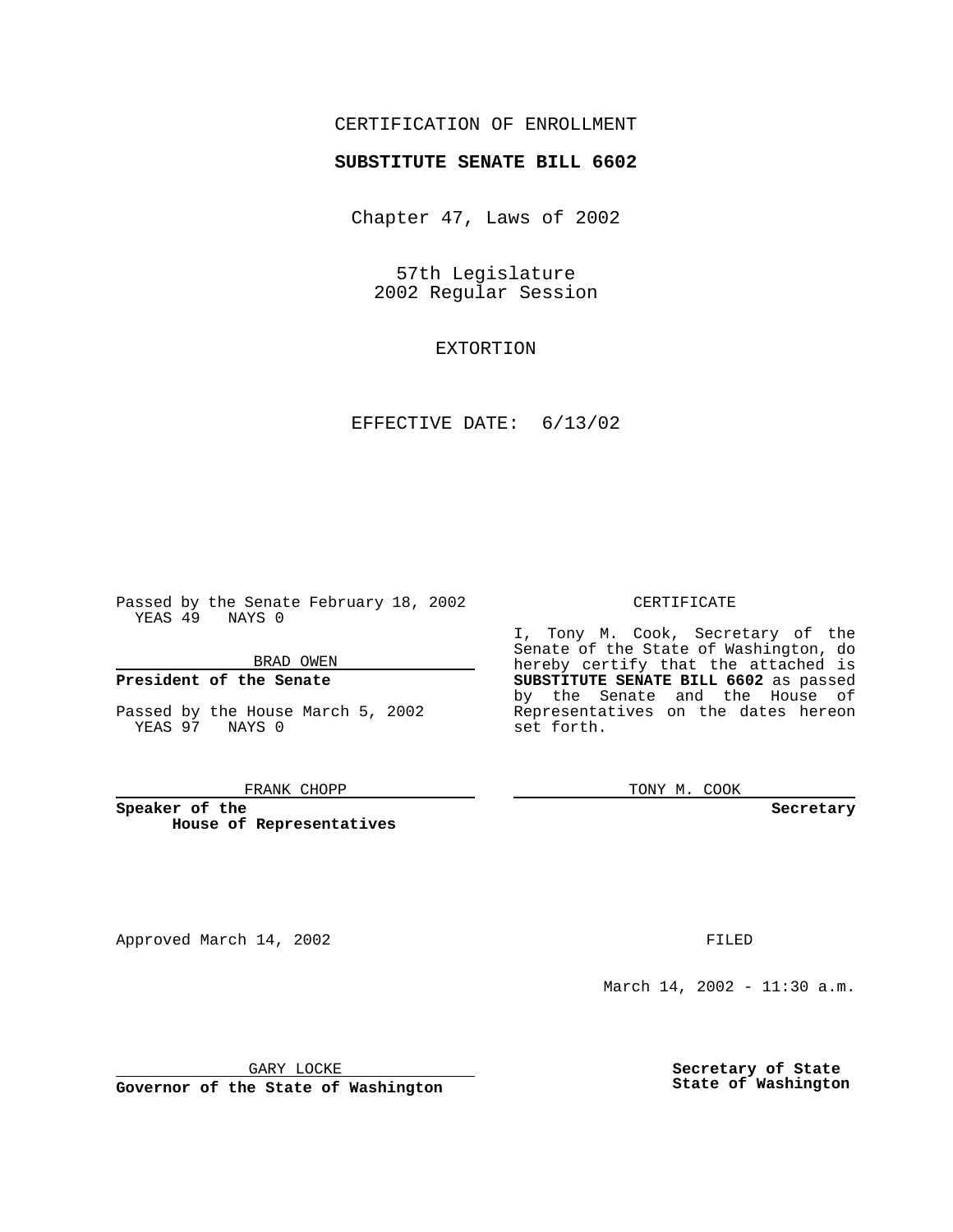# **SUBSTITUTE SENATE BILL 6602** \_\_\_\_\_\_\_\_\_\_\_\_\_\_\_\_\_\_\_\_\_\_\_\_\_\_\_\_\_\_\_\_\_\_\_\_\_\_\_\_\_\_\_\_\_\_\_

\_\_\_\_\_\_\_\_\_\_\_\_\_\_\_\_\_\_\_\_\_\_\_\_\_\_\_\_\_\_\_\_\_\_\_\_\_\_\_\_\_\_\_\_\_\_\_

Passed Legislature - 2002 Regular Session

### **State of Washington 57th Legislature 2002 Regular Session**

**By** Senate Committee on Judiciary (originally sponsored by Senators Costa, Long, Poulsen and Kastama)

READ FIRST TIME 02/08/2002.

1 AN ACT Relating to extortion in the second degree; amending RCW 2 9A.56.130; and creating a new section.

3 BE IT ENACTED BY THE LEGISLATURE OF THE STATE OF WASHINGTON:

 NEW SECTION. **Sec. 1.** The legislature intends to revise the crime 5 of extortion in the second degree in response to the holding in State v. Pauling, 108 Wn. App. 445 (2001), by adding a requirement that the threat required for conviction of the offense be wrongful.

8 **Sec. 2.** RCW 9A.56.130 and 1975 1st ex.s. c 260 s 9A.56.130 are 9 each amended to read as follows:

10 (1) A person is guilty of extortion in the second degree if he or 11 she commits extortion by means of a wrongful threat as defined in RCW 12 9A.04.110(25) (d) through (j).

 (2) In any prosecution under this section based on a threat to accuse any person of a crime or cause criminal charges to be instituted against any person, it is a defense that the actor reasonably believed 16 the threatened criminal charge to be true and that his or her sole purpose was to compel or induce the person threatened to take